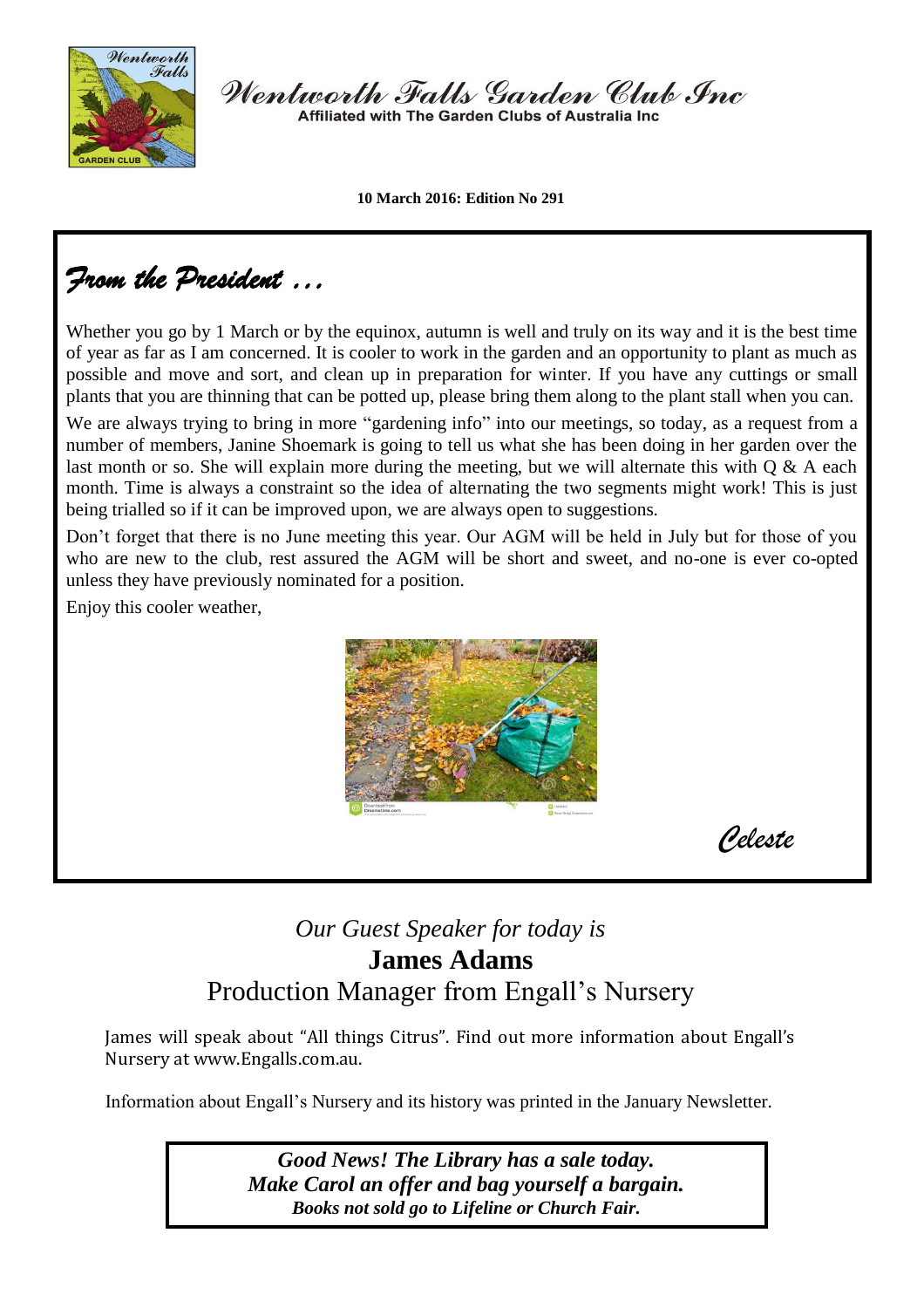# **Herbaceous Perennials**

This article is a reprint from our visit to Hillandale in March 2013. We have been fortunate enough to return and the perennial border is maturing to an even more impressive display. This was especially enjoyable after Sarah's visit to the club and her descriptions of particular plants and their displays.

Such joys! Certainly not easy care, or for the gardener that chooses a year-round permanent static display, but a fabulous seasonal abundance offering exciting changing palettes.

"Herbaceous" is a slightly untidy term that refers to soft, quick-growing, short-lived greenery and is easily left off any description in favour simply of the term "perennial". Perennials are best described as non-woody plants, lasting many years, but disappearing from the surface at certain times of the



**Herbaceous garden at Hillandale**

year, mostly in winter. Bulbs are

technically also perennials as they have a fast early growth pattern, flower and then fade away.

Perennials offer a wonderful opportunity for a constantly changing colour palette, size and structure in a relatively small space. A perennial bed or border can be viewed as a layered cake, with bulbs at the bottom and a succession of plants planted near each other, at recommended depths, to rise to the surface as their own needs and growth habits dictate.

In my garden, one bed offers the excitement of the first of the late winter bulbs, followed by a variety of hellebores and spring bulbs. As the bulb foliage starts to die down, aquilegias spring to life and cover. Then, when spent, these are trimmed to ground level. Salvias and plectranthus rapidly fill the area with abundance. Re-emerging aquilegias and hellebore foliage adds contrast throughout. Around Anzac Day, it all starts to look untidy so a big trim is in order.

Some of my other garden favourites include bergamot, lilies, hostas, sedums, penstemons and, not to my personal taste, but some that do have a place in other gardens include acanthus, gaura, linaria and veronicas. The great joy of perennials is following the change of seasons with their displays. In general, spring is the time of rapid, fresh growth and this contrasts markedly with other garden beds displaying winter-ravaged evergreens. Summer is an extravagance of display in either flowers (usually bright) or sensational foliage. Autumn gives fading, mellow foliage and quite a few die back gracefully leaving interesting frameworks and seed heads that

> have their own magic in frosty conditions. Winter is mostly a time of dormancy – for the plants, but not the gardeners.

Perennials generally need attention in spring such as staking, restraining or tying up plants, as many have rapid, therefore soft, growth that needs some support. Summer is often the time least attention is required other than watering, and

autumn is the season of the big trim  $-$  a valuable resource for the avid composter. Winter is the time to move plants to alter the display – see it as a living and ever-changing artwork. It is also the time to divide existing clumps to extend the garden, share with friends and bring divisions to the garden club plant stall. Winter and autumn are usually the best time to plant, or transplant new plants – especially as keen gardeners will want "one of every colour" of a favoured perennial growing well in their location. This allows the "power-house" of the root system to establish before the spring growth bursts into action.

Many gardeners start with personal favourites in a small area and then add different varieties/colours and eventually, with trial and error, will develop a succession of plants to give an almost year-round display in a continuous wave.

We were very fortunate to have the opportunity to see Sarah's double perennial border at Hillandale recently with a Garden Club tour (many thanks Sharon and Lynton!). In my opinion, this delightful border is equal to the "greats" at Great Dixter and Sissinghurst in size, diversity, strength, health and suitability for the site. It is a true inspiration for us all to take ideas and adapt them to our own garden setting.

#### **Janine Shoemark, 14 March 2013**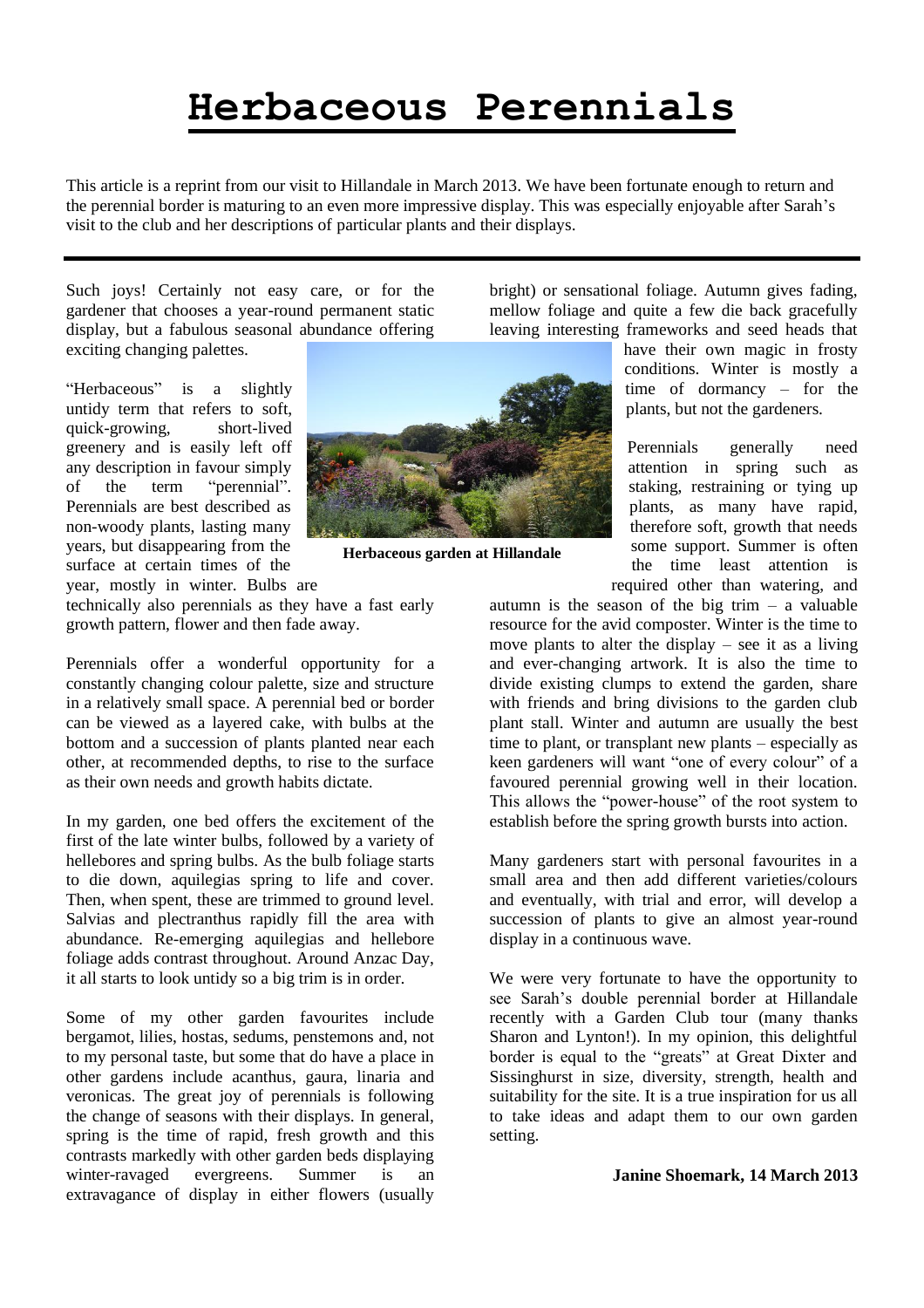## **Club Tours and Functions**

| Thursday 10 March | <b>Garden Ramble</b> at Karen and Les Handicott's | After General    |
|-------------------|---------------------------------------------------|------------------|
|                   | garden in Wentworth Falls. Maps are available.    | Meeting          |
|                   | The Collector's Plant Fair. Cost \$40 which       |                  |
| Saturday 9 April  | includes entry to the Fair and lunch at Norman    | 7.30am departure |
|                   | Lindsay Gallery on the way home. Still spaces     |                  |
|                   | available.                                        |                  |
| Friday 22 April   | 50 Shades of Orange. Overnight trip to            | 6.30am departure |
|                   | Orange. Final pricing to be advised.              |                  |
|                   | Bonny Day Out. This includes lunch with various   |                  |
| Friday 20 May     | choices of gourmet sandwiches, cake of the day    | 10am departure   |
|                   | and tea and coffee. This is an easy access, short |                  |
|                   | day trip to a nursery, café and lifestyle centre. |                  |

## *Please note: Autumn Garden Information Sheets are available at a cost of \$2.*

| <b>Next Meeting</b> |
|---------------------|
|                     |

14 April

#### Guest speaker

Deryl Mason, Friends of the Royal Botanic Gardens: **A History of the Sydney Royal Botanic Gardens.**

Hall set-up Janka Orelova

Morning tea duty

Lucille Frank and Nancy Pollock

Bring a plate Lucille Frank, Nellie Gillott and Margaret Peoples

### **Club Information**

All members and visitors are asked to sign in upon arrival.

Members are asked to wear their club name badges to all club meetings, tours and functions. To take part in club functions and tours you must be a bona-fide club member.

General Meetings are held on the second Thursday of each month, from January to November, at the Wentworth Falls School of Arts Theatre, Adele Ave (cnr Great Western Hwy), Wentworth Falls. Meetings commence at 9.45am and finish around noon. The Library and Plant Stall are open before the meeting and at morning tea. \$5 entry fee.

Joining fee is \$30. Thereafter annual subscription is \$20.

For Club Welfare matters, contact Lea Nelson: Ph 4784 1101.

Club Secretary: Gai Horrocks email: ghorrocks@iprimus.com.au Wentworth Falls Garden Club, PO Box 37 Wentworth Falls NSW 2782 Website: www.wentworthfallsgardenclub.com